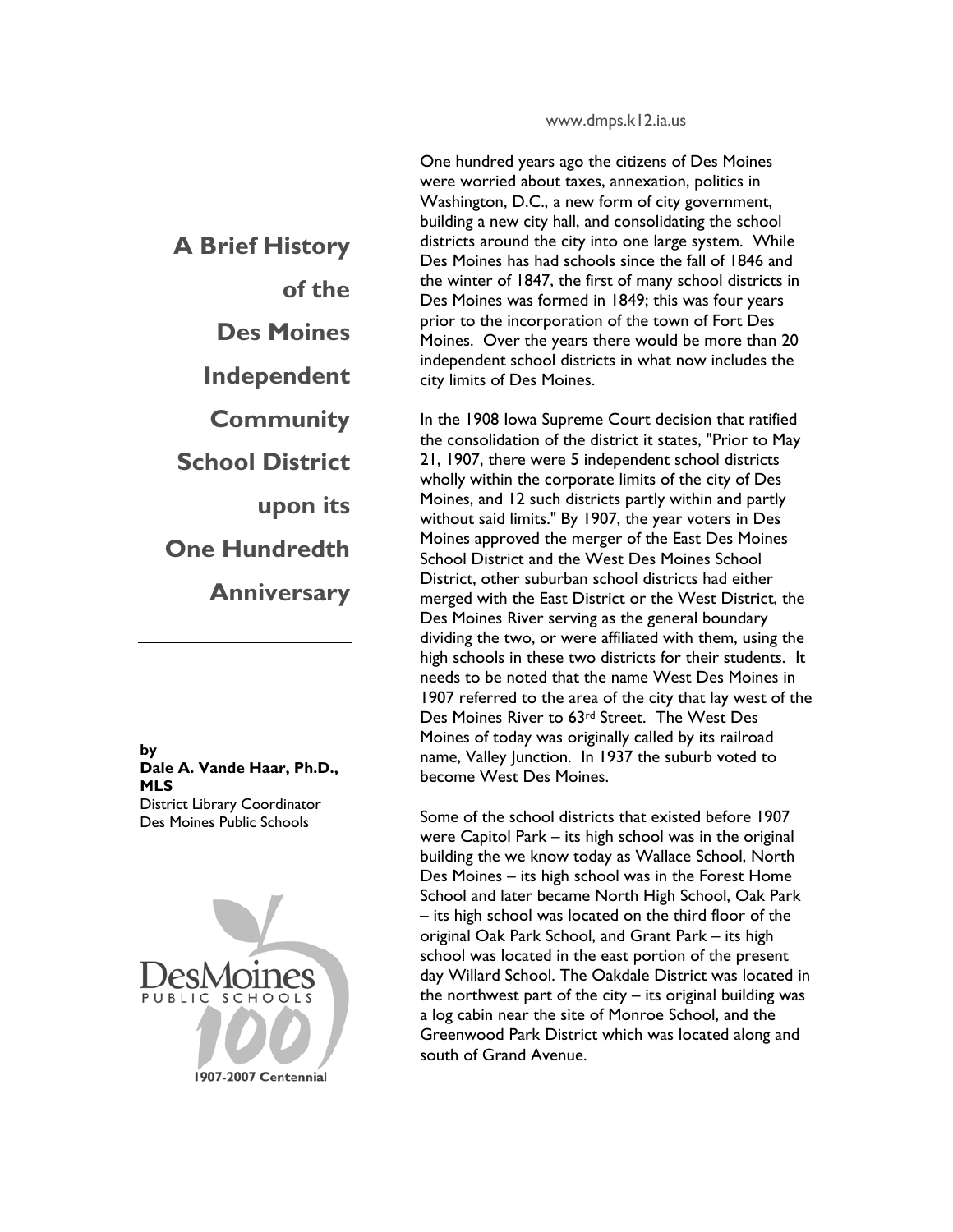The school merger was a major topic of discussion on both sides of the river in 1907. For a time, both school boards of the East and West school districts

wavered in their support of the merger. Numerous articles in the *Des Moines Register & Leader* during the last part of April and through the vote in May describe the change in attitudes.

The East school board was the first to come out in favor of the merger, while the West board originally came out against it. A May 12, 1907, article printed an open letter to the West school board from Drake University President Hill M. Bell, who stated, "It is the good school, not the poor one, that justifies the levy of taxes. A successful business man will always pay a little more for a good article, knowing that in the end it is the cheapest, as well as the best." The citizens in the West District were worried that their taxes would go up with the merger, as they felt the East District buildings were in need of great repair. President Hill went on to state that, "It is certainly futile to think of a great city here if one portion of it selfishly ignores another portion; and I submit to you that selfishness is the only consideration that would permit the people of any district to use their influence against consolidation and a Greater Des Moines school system."

As the days drew nearer to the vote, the newspaper reported upbeat articles that predicted a victory for one district. A May 14 headline for an article stated that and ex-board member of the West District "says he is willing to wager all kinds of hats and cigars that the vote will be heavy." He would

*"It is certainly futile to think of a great city here if one portion of it selfishly ignores another portion; and I submit to you that selfishness is the only consideration that would permit the people of any district to use their influence against consolidation and a Greater Des Moines school system."* 

> **Hill M. Bell President, Drake University, 1903-1918**

lose that bet. As in recent school-related elections the voter turnout was quite low, with only 4,000 or so citizens voting. This compared with 11,236 votes cast in the 1906 gubernatorial election. According to the newspaper, the merger of the districts fell out as follows: East -2,146 for and 196 against; West – 932 for and 747 against. Documents obtained from the archives of the Iowa Supreme Court state the final "for" vote tally was 3,081 and the final "against" tally was 952, or a total of 4,033 votes cast. The day after the election, Wednesday, May 22, 1907, marked the beginning of the district known today officially as the Des Moines Independent Community School District, or Des Moines Public Schools/DMPS. Dissatisfied parties challenged the vote, and in 1908 the Iowa Supreme Court ruled the new district as official.

Dr. Robert Denny reported in his *1976 Bicentennial Reflections* that high schools in America during the latter half of the1800s were not popular with a large segment of American society; as an institution, it kept children from working and contributing to the family's overall income. However, Des Moines showed an early commitment to education by establishing numerous high schools. The West District inaugurated its high school, West High, in 1864, graduating its first class in 1868. The East District launched its high school, East High, in 1861, with its first graduate, Elizabeth Matthews, graduating in 1871. Capitol Park organized its high school in 1874, and the North Des Moines District created its high school, North High, in 1889.

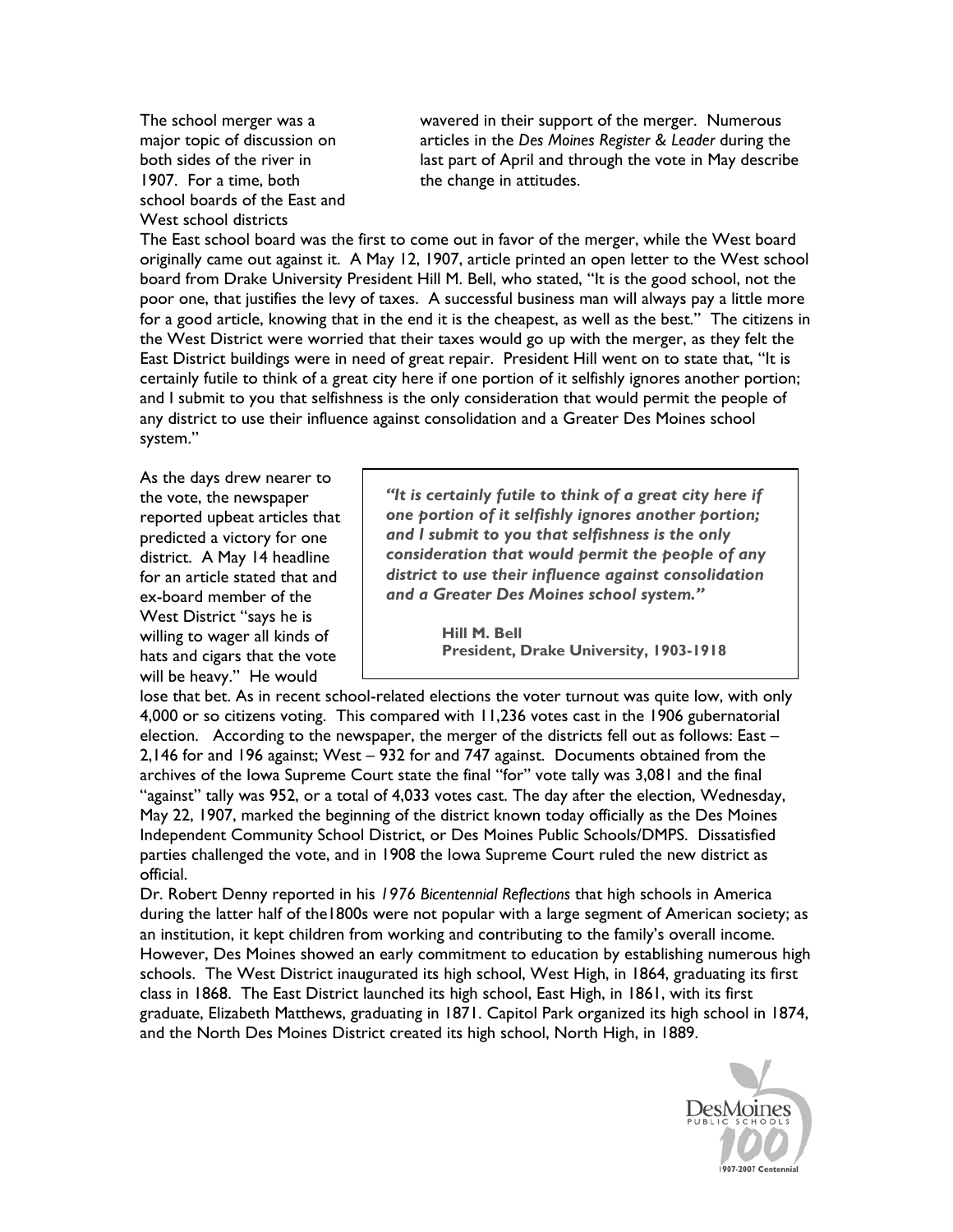As the city grew to the east, west, and south, it became apparent that new high schools would be needed. East High moved from its first high school-only building at E.12<sup>th</sup> and Court Avenue in 1911 to the present building on E 13<sup>th</sup> Street in a procession led by Principal May Goodrell. The students carried their books, loaded all school furniture onto trucks or horse-drawn wagons and fell in behind Miss Goodrell and the GAR color guard. They marched up E. 12th Street from their old building to cheering crowds lining the streets, turning onto E.13<sup>th</sup> and placing all the furniture, books, and records into their new building, the present EHS. School continued on for the rest of the day, and that became the origin of East's long-standing tradition of Class Day, where alumni gather to celebrate their high school days, have a banquet, and give out scholarships to graduating seniors.

Because of rapid westward growth in the city, planning began in 1917 to replace West High School at  $15<sup>th</sup>$  and Center streets with a new high school that would open in 1923 as Theodore Roosevelt High School, located between 42nd Street and Polk Boulevard. West High would close in 1928 as a high school and reopen as a junior high school, eventually close down until 1942, and then reopened as Technical High School.

The first building built just for North High School was at  $8<sup>th</sup>$  and College, the present site of Moulton School. The additions to old North serve as the core of Moulton today. In 1957 North High moved to its present site at 6<sup>th</sup> and Holcomb. Lincoln High School, SW 9<sup>th</sup> and Bell, was opened in September, 1923; it has always been the only high school in the southern part of Des Moines. Herbert Hoover High School came to be after a 1962 defeat of a bond issue that would have added much needed classrooms to both North and Roosevelt high schools. The next bond issue, February 1964, included a northwest high school that was named after the Iowa-born president on the same site as Meredith Junior High School. Hoover was the only airconditioned high school in the district until recent renovations at East and Lincoln added this necessity. Parts of Hoover were completed enough for students to begin classes in September 1967.

Des Moines Technical High School was begun during World War II in 1942. Housed in the former West High School building, it remained at 15th and Center streets until the former Ford Motor Company and Solar Aircraft Company building at 1800 Grand was purchased, remodeled, and added to. The District offices moved into the Tech building in 1958, moving from their former offices at 692 3rd Street. Students began the 1957-58 school year in their new building. Tech students were the first in the Metro area to have their own radio station, and the district became a pioneer in educational television when it began broadcasting programs on KDPS – TV. Tech High was closed in 1986 and replaced by Central Campus, which today houses some district offices, the career and technical programs, Scavo Alternative High School, Future Pathways - a credit recovery program, Prep Academy, and English Language Learner (ELL) programs. The AP and dual credit college preparatory Central Academy is now also located in the Western Gateway at 11th and Grand in the Pappajohn Center.

Today the district continually evaluates its curriculum and makes the necessary changes to provide excellent educational opportunities to all students. It has always been this way, and here are some examples by year of electives to the core curriculum:

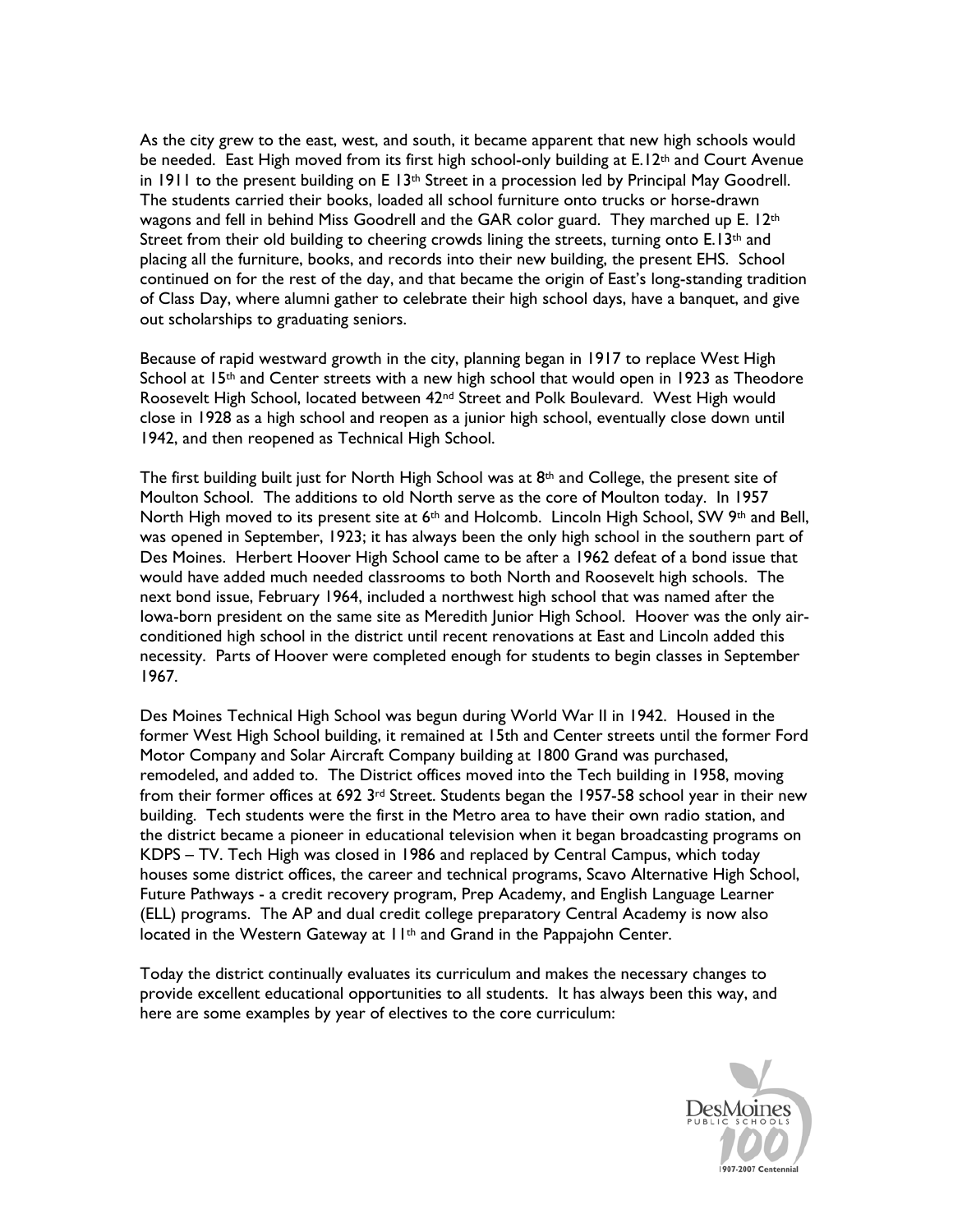- 1870 Moral Philosophy
- 1871 Bookkeeping and Ancient History
- 1873 Elocution, Physiology, Science of Government
- 1875 Zoology
- 1879 Cicero and English Composition
- 1880 Business
- 1884 Kindergarten established in Des Moines, Ancient Geography, Greek, French
- 1888 Solid Geometry, Stenography, and Commercial Geography
- 1889 Art, Typing, Shorthand, and Domestic Science
- 1890 Manual Training
- 1891 English History
- 1892 Music
- 1893 Office Practice
- 1896 Modern and Medieval History
- 1899 The West Des Moines School District voted free textbooks for students
- 1901 College Preparatory Course of Latin replaces Greek
- 1905 Four years of English required to graduate from high school
- 1909 Business Organization
- 1914 Salesmanship, Normal Training pedagogy courses

American public schools have been shaped by historic events and accompanying philosophies. Five major events that have shaped education in America are as follows:

- 1. 1830s Horace Mann's idea that a grammar school education was a right for every child in America.
- 2. 1874 Kalamazoo, Michigan decision which authorized public funds for high schools.
- 3. 1944 GI Bill of Rights which opened the doors to higher education to millions of American servicemen and women. A 1971 study estimated over 11 million veterans had taken advantage of the benefits of this and succeeding bills.
- 4. 1954 *Brown vs. The Board of Education of Topeka* In a landmark ruling, the U.S. Supreme Court struck down "separate but equal" racial segregation in public schools. Desegregation implementation plans began in Des Moines in 1968 with a voluntary transfer program. This program was eventually ruled as non-compliant in 1976, and a desegregation plan was drawn up and implemented in 1977 that included busing of students to various paired schools and those with open enrollment.
- 5. 1968 *Tinker v. the Des Moines Independent Community School District* The Supreme Court decision that affirmed students' rights to free expression of speech guaranteed in the First Amendment and the Due Process Clause of the Fourteenth. The famous line from the ruling stated that, "….Students do not shed their right to free speech at the schoolhouse gate." Des Moines administrators changed their policy of limiting student expression to comply with the court's ruling.

Other events to transform the district were open enrollment, begun in 1972, and school closings due to declining enrollment in the decades of the 1970s and 1980s. In the 1970s Extended Day Kindergarten classes began. In 1983 junior high schools became "transitional" schools when they became 6-8 buildings; in 1986 the name changed again as these transitional schools became "middle" schools. Also in 1986 the district closed Tech High School and

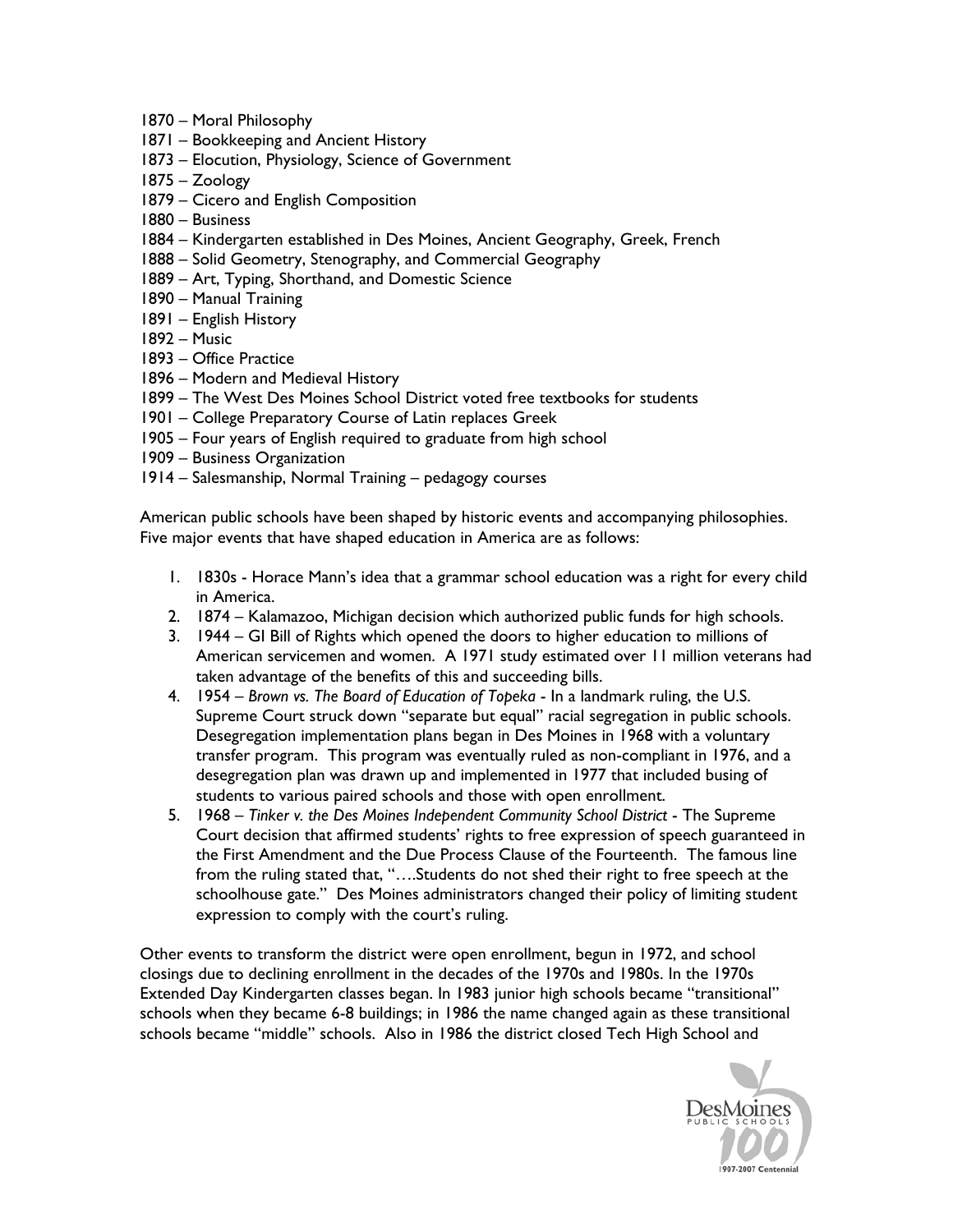opened Central Campus, which combined Advanced Placement courses with career and technical courses under one roof in the former Technical High School building.

District leaders saw the need for creating alternative educational experiences for students not successful in traditional school settings by adding alternative schools at the high school and middle school grade levels in the 1980s. This followed the long tradition of meeting the needs of all students as evidenced in the programs at Smouse Opportunity School, and Slinker School, which became Ruby Van Meter School. Students from across Metro Des Moines attend these excellent schools.

In the 1960s DMPS pioneered gifted educational opportunities; these programs would become models for school districts throughout the state and nation.

Student enrollment was another factor that greatly impacted the district in the latter part of the  $20<sup>th</sup>$  century and into the  $21<sup>st</sup>$  century. As the post-war Baby boomers came of school age, their numbers were reflected in Des Moines school enrollment. In 1958 there were 40,422 students enrolled. During the peak enrollment year of 1967, there were 46,561 students enrolled in the district.

By 1988, the total enrollment figure stood at 30,465, which is just a few hundred more than the enrollment for 2007. The Des Moines Metro area is growing at a fast pace while the City of Des Moines continues to lose residents. This translates into steadily growing suburban districts and a shrinking city district.

Just as the citizens of Des Moines and their school leaders looked for ways to improve the city's schools in 1907 by merging the East Des Moines and West Des Moines school districts into one city district to expand educational opportunities for students, Des Moines citizens and school leaders in 2007 are keeping this spirit of excellence alive. To better meet the needs of a large and diverse student population, the superintendent has created three regions within the city – Northeast, Northwest, and South – and grouped the various elementary and middle schools along high school feeder pattern lines to create communities with a community. More flexibility to meet regional needs and tailor educational programs that reflect the special needs of students are the foundation of this re-alignment. Des Moines Public Schools continues on in the tradition of its founding districts by adapting to the needs of Des Moines citizens to provide excellent educational opportunities to Des Moines students in the 21st century.